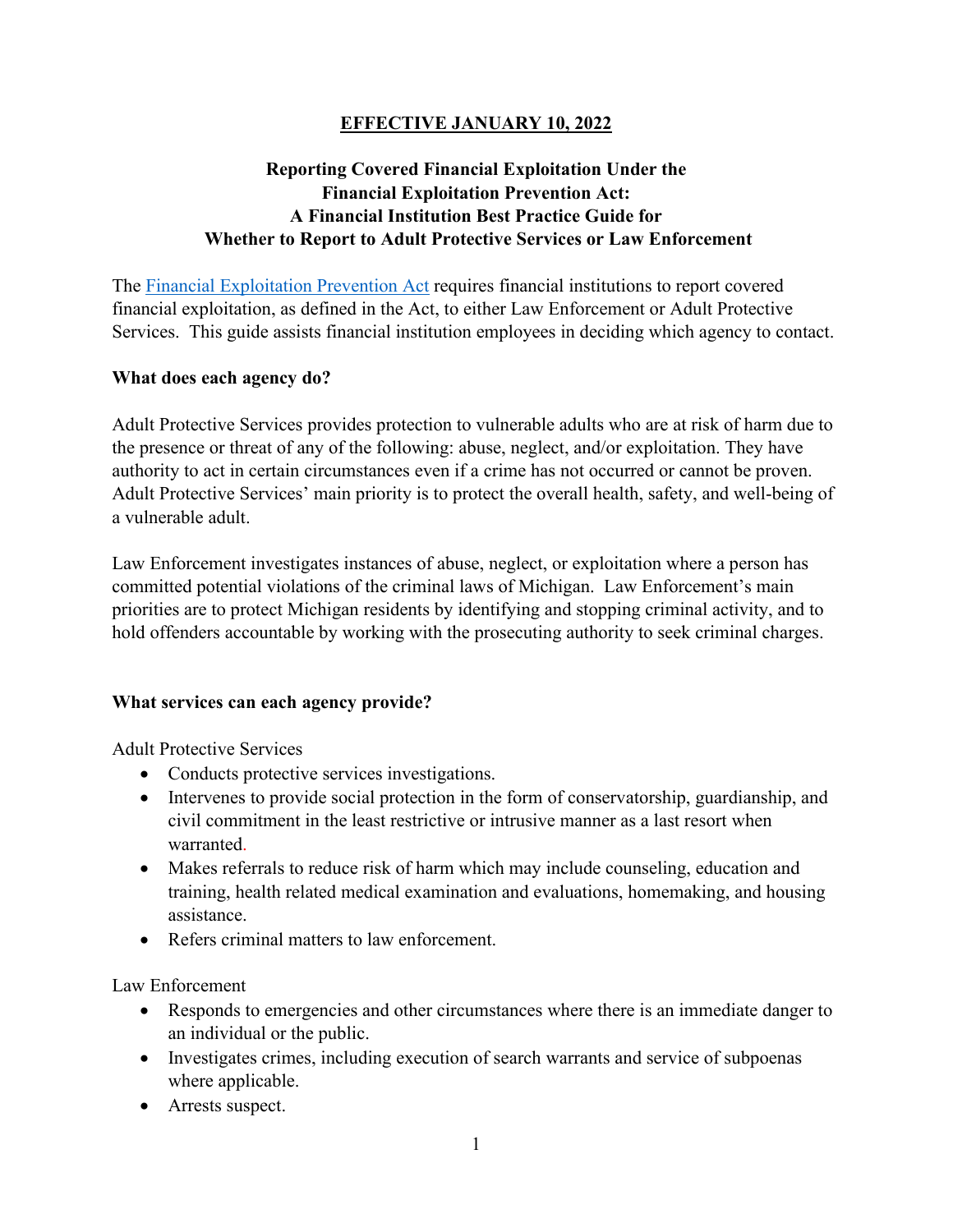### **Who makes the report of covered financial exploitation for my financial institution?**

The Financial Exploitation Prevention Act requires financial institutions to have a policy in place for reporting covered financial exploitation. You should follow your employer's policy. Your institution will provide training on this policy and its implementation.

## **Should I contact Adult Protective Services or Law Enforcement to report covered financial exploitation? May I contact both agencies?**

If an incident of covered financial exploitation is an emergency or is currently taking place at the time of the call, you should call 911 to contact Law Enforcement.

If an incident of covered financial exploitation is not an emergency, but you have physical safety concerns involving the situation, you should consider contacting Law Enforcement.

If an incident of covered financial exploitation is not an emergency and you think that the person being exploited may not be fully aware of their own actions or surroundings, may be confused about what is happening, or may be unaware of the disposition of their finances, you should consider contacting Adult Protective Services.

If an incident of covered financial exploitation is not an emergency and you think that the person potentially being exploited may need help with paying bills or obtaining resources like housing or medical care, you should consider contacting Adult Protective Services.

You should always consider contacting both Law Enforcement and Adult Protective Services, if you believe that an individual being exploited may benefit from having contact with both agencies.

### **How can each agency be contacted?**

Adult Protective Services (APS) is a Division of the Michigan Department of Health and Human Services (MDHHS). The MDHHS 24-hour toll free number for reporting abuse, neglect, or exploitation of adults is 855-444-3911. This toll-free number is referred to as the Centralized Intake Number for both adult and children's protective services referrals.

Law Enforcement can be contacted by calling 911 in emergencies or under circumstances where covered financial exploitation is actively occurring at the time the call is made. In all other circumstances, Law Enforcement can be contacted by referring to the [list maintained by the](https://www.michiganprosecutor.org/publicresources/financial-exploitation-prevention-act-forms-documents)  [Prosecuting Attorneys Association of Michigan](https://www.michiganprosecutor.org/publicresources/financial-exploitation-prevention-act-forms-documents) for the central dispatch number for each county, or by conducting an internet search for the central dispatch phone number for the county in which the matter is being reported.